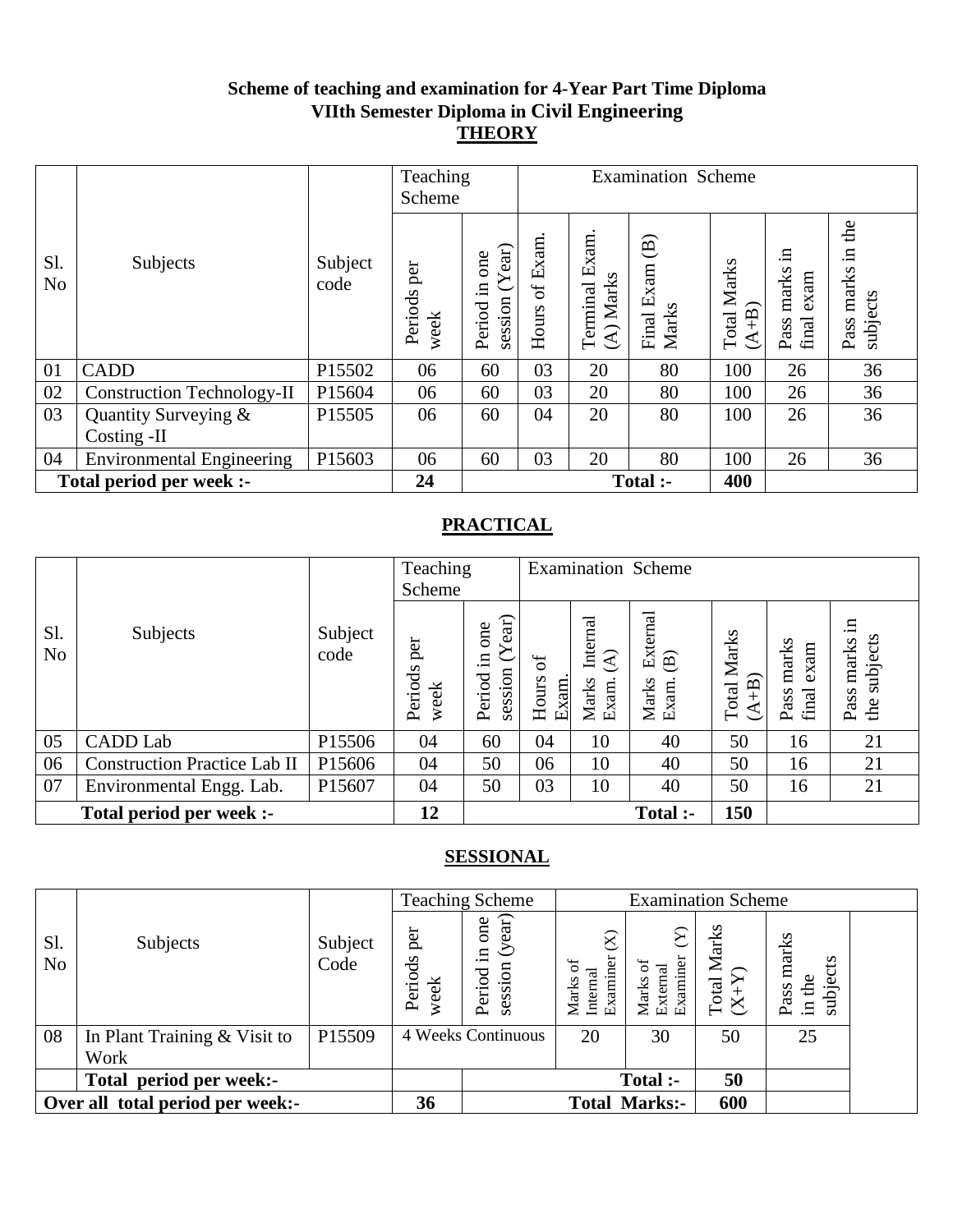#### **Scheme of teaching and examination for 4-Year Part Time Diploma VIIth Semester Diploma in Electrical Engineering THEORY**

|                       |                                            |                    | Teaching<br>Scheme     |                                                 | <b>Examination Scheme</b>        |                                                 |                                                  |                         |                                      |                                           |
|-----------------------|--------------------------------------------|--------------------|------------------------|-------------------------------------------------|----------------------------------|-------------------------------------------------|--------------------------------------------------|-------------------------|--------------------------------------|-------------------------------------------|
| Sl.<br>N <sub>o</sub> | Subjects                                   | Subject<br>code    | per<br>Periods<br>week | Year)<br>one<br>$\Xi$<br>session<br>Period<br>d | Exam.<br>$\mathfrak{b}$<br>Hours | xam.<br>凹<br>Marks<br>Terminal<br>$\widehat{A}$ | $\widehat{\mathbf{B}}$<br>Exam<br>Marks<br>Final | Marks<br>$A+B$<br>Total | .日<br>marks<br>exam<br>final<br>Pass | the<br>$\Xi$<br>marks<br>subjects<br>Pass |
| 01                    | <b>Utilization of Electrical</b><br>Energy | P20504             | 06                     | 60                                              | 03                               | 20                                              | 80                                               | 100                     | 26                                   | 36                                        |
| 02                    | <b>Control System</b>                      | P20502             | 06                     | 60                                              | 03                               | 20                                              | 80                                               | 100                     | 26                                   | 36                                        |
| 03                    | <b>Power Electronics</b>                   | P <sub>20505</sub> | 06                     | 60                                              | 03                               | 20                                              | 80                                               | 100                     | 26                                   | 36                                        |
| 04                    | Elect. Traction                            | P20603             | 06                     | 60                                              | 03                               | 20                                              | 80                                               | 100                     | 26                                   | 36                                        |
|                       | Total period per week :-                   |                    | 24                     |                                                 |                                  |                                                 | Total :-                                         | 400                     |                                      |                                           |

## **PRACTICAL**

|                       |                                 |                 | Teaching<br>Scheme     |                                           |                            |                                              | <b>Examination Scheme</b>                            |                           |                                |                                        |
|-----------------------|---------------------------------|-----------------|------------------------|-------------------------------------------|----------------------------|----------------------------------------------|------------------------------------------------------|---------------------------|--------------------------------|----------------------------------------|
| S1.<br>N <sub>o</sub> | Subjects                        | Subject<br>code | per<br>Periods<br>week | ear)<br>one<br>$\Xi$<br>session<br>Period | $\sigma$<br>Hours<br>Exam. | Internal<br>$\mathfrak{D}$<br>Marks<br>Exam. | External<br>$\widehat{\mathbf{B}}$<br>Marks<br>Exam. | Marks<br>$(A+B)$<br>Total | marks<br>exam<br>final<br>Pass | .日<br>subjects<br>marks<br>Pass<br>the |
| 05                    | Control System Lab.             | P20506          | 06                     | 50                                        | 04                         | 10                                           | 40                                                   | 50                        | 16                             | 21                                     |
| 06                    | <b>Electrical Traction Lab.</b> | P20606          | 04                     | 50                                        | 03                         | 10                                           | 40                                                   | 50                        | 16                             | 21                                     |
|                       | Total period per week :-        |                 | 10                     |                                           |                            |                                              | Total :-                                             | 100                       |                                |                                        |

|                       |                                  |                    |                        | <b>Teaching Scheme</b>                        |                                              | <b>Examination Scheme</b>                  |                                         |                                     |  |
|-----------------------|----------------------------------|--------------------|------------------------|-----------------------------------------------|----------------------------------------------|--------------------------------------------|-----------------------------------------|-------------------------------------|--|
| Sl.<br>N <sub>o</sub> | Subjects                         | Subject<br>Code    | per<br>Periods<br>week | (year)<br>one<br>$\Xi$ .<br>session<br>Period | $\boxtimes$<br>Examiner<br>Internal<br>Marks | ম<br>Examiner<br>능<br>Marks of<br>External | Marks<br>$\frac{\text{Total N}}{(X+Y)}$ | marks<br>subjects<br>in the<br>Pass |  |
| 07                    | In Plant Training & Visit to     | P <sub>20509</sub> |                        | 4 Weeks Continuous                            | 40                                           | 60                                         | 100                                     | 50                                  |  |
|                       | Work                             |                    |                        |                                               |                                              |                                            |                                         |                                     |  |
|                       | Total period per week:-          |                    |                        |                                               |                                              | <b>Total :-</b>                            | 100                                     |                                     |  |
|                       | Over all total period per week:- |                    |                        |                                               |                                              | <b>Total Marks:-</b>                       | 600                                     |                                     |  |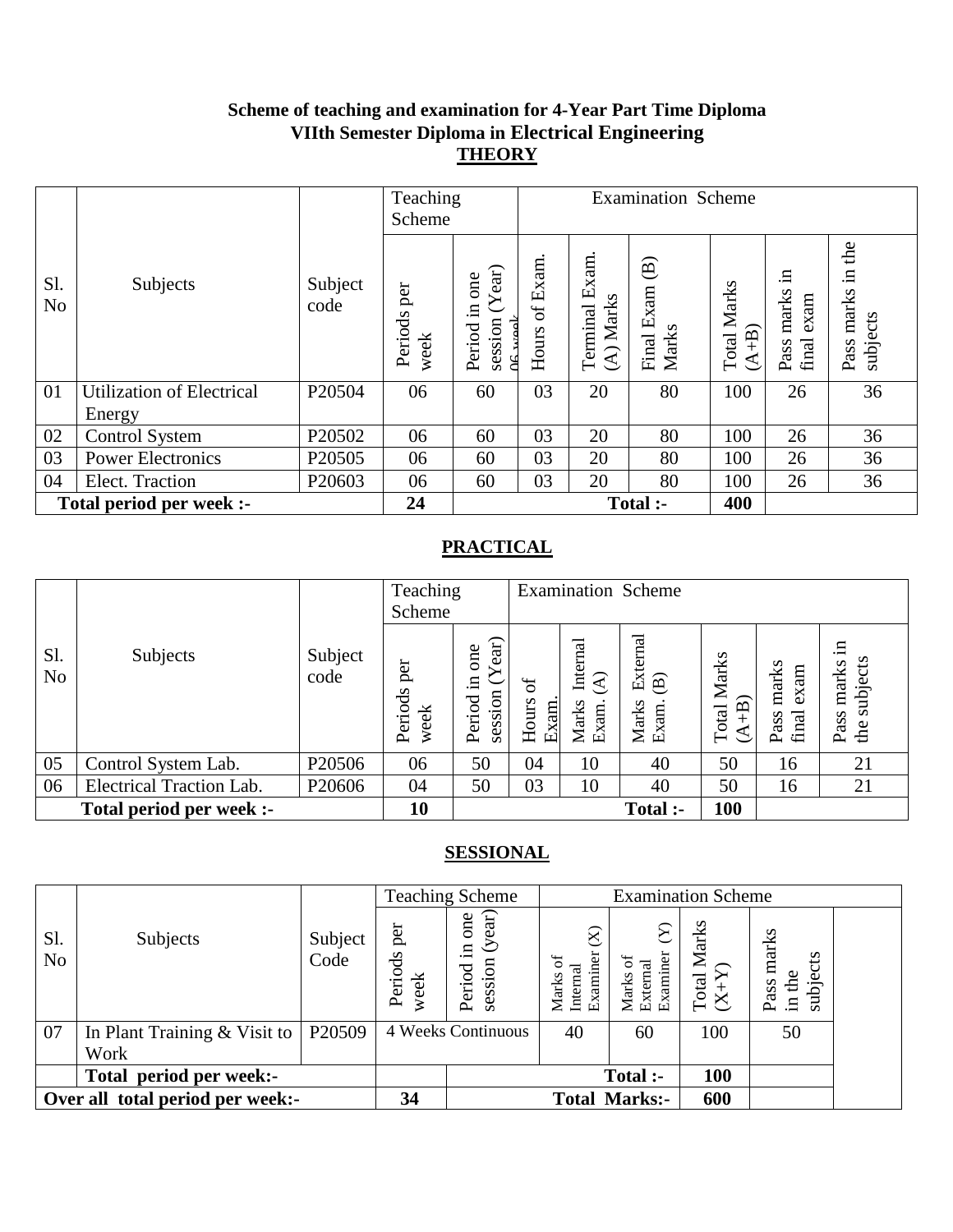### **Scheme of teaching and examination for 4-Year Part Time Diploma VIIth Semester Diploma in Mechanical Engineering THEORY**

|                       |                               |                 | Teaching<br>Scheme     |                                                            | <b>Examination Scheme</b> |                                                  |                                                  |                           |                                      |                                        |
|-----------------------|-------------------------------|-----------------|------------------------|------------------------------------------------------------|---------------------------|--------------------------------------------------|--------------------------------------------------|---------------------------|--------------------------------------|----------------------------------------|
| Sl.<br>N <sub>o</sub> | Subjects                      | Subject<br>code | per<br>Periods<br>week | ear)<br>one<br>.드<br>week<br>session<br>Period<br>$\infty$ | Exam.<br>ð<br>Hours       | xam.<br>ங்<br>Marks<br>Terminal<br>$\widehat{A}$ | $\widehat{\mathbf{B}}$<br>Exam<br>Marks<br>Final | Marks<br>$(A+B)$<br>Total | .日<br>marks<br>exam<br>final<br>Pass | the<br>묘.<br>marks<br>subjects<br>Pass |
| 01                    | <b>Mechanics of Structure</b> | P25503          | 06                     | 50                                                         | 03                        | 20                                               | 80                                               | 100                       | 26                                   | 36                                     |
| 02                    | Installation & Maintenance    | P25504          | 06                     | 50                                                         | 03                        | 20                                               | 80                                               | 100                       | 26                                   | 36                                     |
| 03                    | Automobile Engg.              | P25505          | 06                     | 60                                                         | 03                        | 20                                               | 80                                               | 100                       | 26                                   | 36                                     |
| 04                    | Drawing & Design              | P25604          | 04                     | 50                                                         | 03                        | 20                                               | 80                                               | 100                       | 26                                   | 36                                     |
|                       | Total period per week :-      |                 | 22                     |                                                            |                           |                                                  | Total :-                                         | 400                       |                                      |                                        |

# **PRACTICAL**

|                       |                          |                    | Teaching<br>Scheme     |                                        |                            |                                             | <b>Examination Scheme</b>         |                                                                                                                                                                                                                                                      |                                |                                        |
|-----------------------|--------------------------|--------------------|------------------------|----------------------------------------|----------------------------|---------------------------------------------|-----------------------------------|------------------------------------------------------------------------------------------------------------------------------------------------------------------------------------------------------------------------------------------------------|--------------------------------|----------------------------------------|
| S1.<br>N <sub>o</sub> | Subjects                 | Subject<br>code    | per<br>Periods<br>week | ear)<br>one<br>Ξ.<br>session<br>Period | ð<br>Hours<br><u>Exam.</u> | Internal<br>$\widehat{A}$<br>Marks<br>Exam. | External<br>(B)<br>Marks<br>Exam. | Marks<br>$\widehat{+}$ B)<br>Total<br>$\mathfrak{C}% _{A}^{\ast}(\mathbb{R})\subset\mathfrak{C}_{A}\!\left( A\right) ,\ \mathfrak{C}_{A}\!\left( A\right) _{A\right) ,\ \mathfrak{C}_{A}\!\left( C\right) \equiv\mathfrak{C}_{A}\!\left( A\right) ,$ | marks<br>exam<br>final<br>Pass | .日<br>subjects<br>marks<br>Pass<br>the |
| 05                    | Mechanical Engg. Lab.    | P <sub>25606</sub> | 08                     | 150                                    | 03                         | 10                                          | 40                                | 50                                                                                                                                                                                                                                                   | 16                             | 21                                     |
|                       | Total period per week :- |                    | 08                     |                                        |                            |                                             | Total :-                          | 50                                                                                                                                                                                                                                                   |                                |                                        |

|                       |                                  |                    |                        | <b>Teaching Scheme</b>                   |                                                          |                                         | <b>Examination Scheme</b>               |                                     |  |
|-----------------------|----------------------------------|--------------------|------------------------|------------------------------------------|----------------------------------------------------------|-----------------------------------------|-----------------------------------------|-------------------------------------|--|
| Sl.<br>N <sub>o</sub> | Subjects                         | Subject<br>Code    | per<br>Periods<br>week | (year)<br>one<br>묘.<br>session<br>Period | $\widehat{\Join}$<br>Examiner<br>ЪÇ<br>Internal<br>Marks | ম<br>Examiner<br>ō<br>External<br>Marks | Marks<br>$\frac{\text{Total N}}{(X+Y)}$ | marks<br>subjects<br>in the<br>Pass |  |
| 06                    | Drawing & Design                 | P <sub>25608</sub> |                        |                                          | 20                                                       | 30                                      | 50                                      | 25                                  |  |
| 07                    | In Plant Training & Visit to     | P25508             |                        | 4 Weeks Continuous                       | 40                                                       | 60                                      | 100                                     | 50                                  |  |
|                       | Work                             |                    |                        |                                          |                                                          |                                         |                                         |                                     |  |
|                       | Total period per week:-          |                    |                        |                                          |                                                          | Total :-                                | 150                                     |                                     |  |
|                       | Over all total period per week:- |                    | 30                     |                                          |                                                          | <b>Total Marks:-</b>                    | 600                                     |                                     |  |